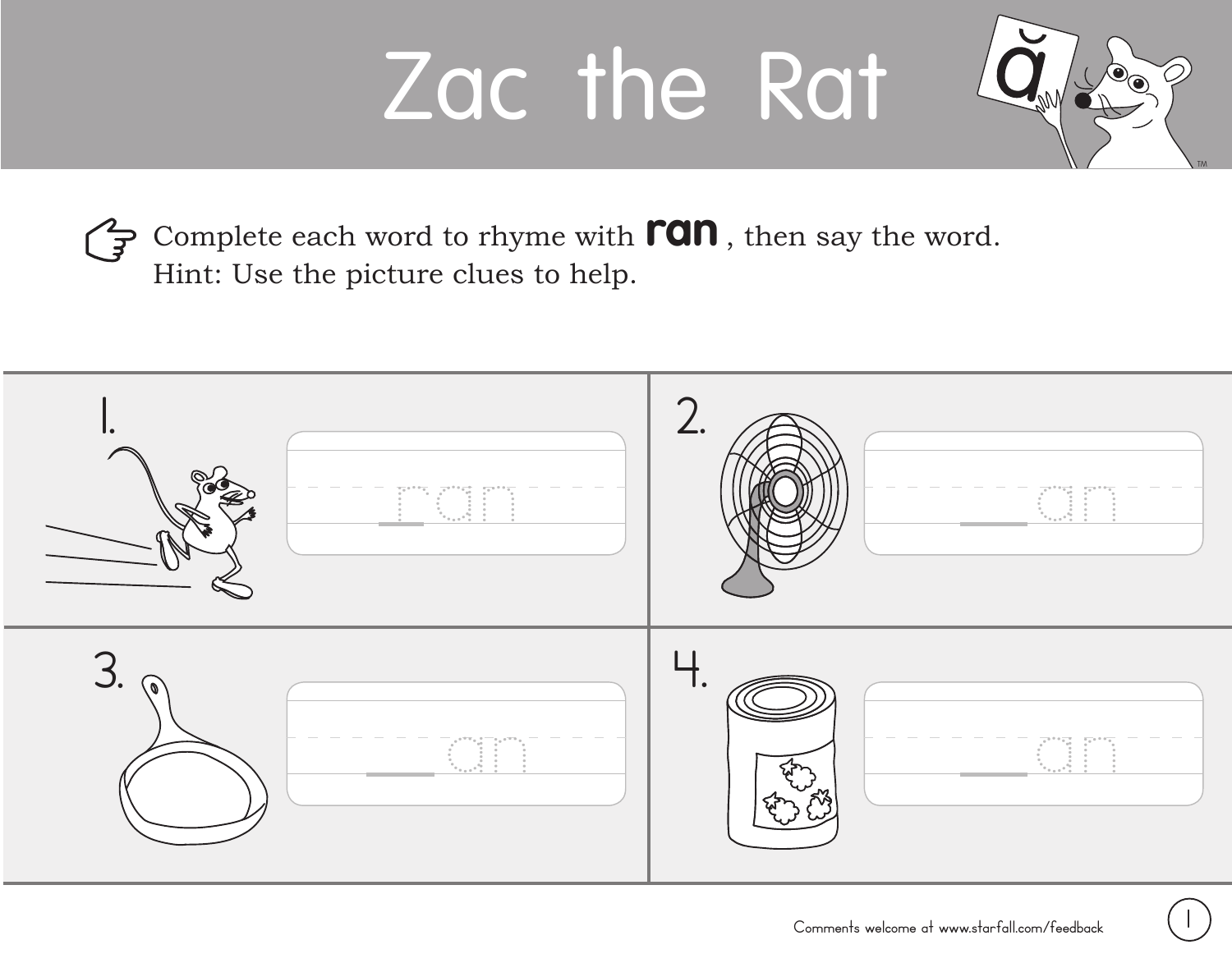**2**

Write the missing short vowel in each word,  $\mathcal{Z}$ then say the word.



BRAINWORK! Circle the words that rhyme.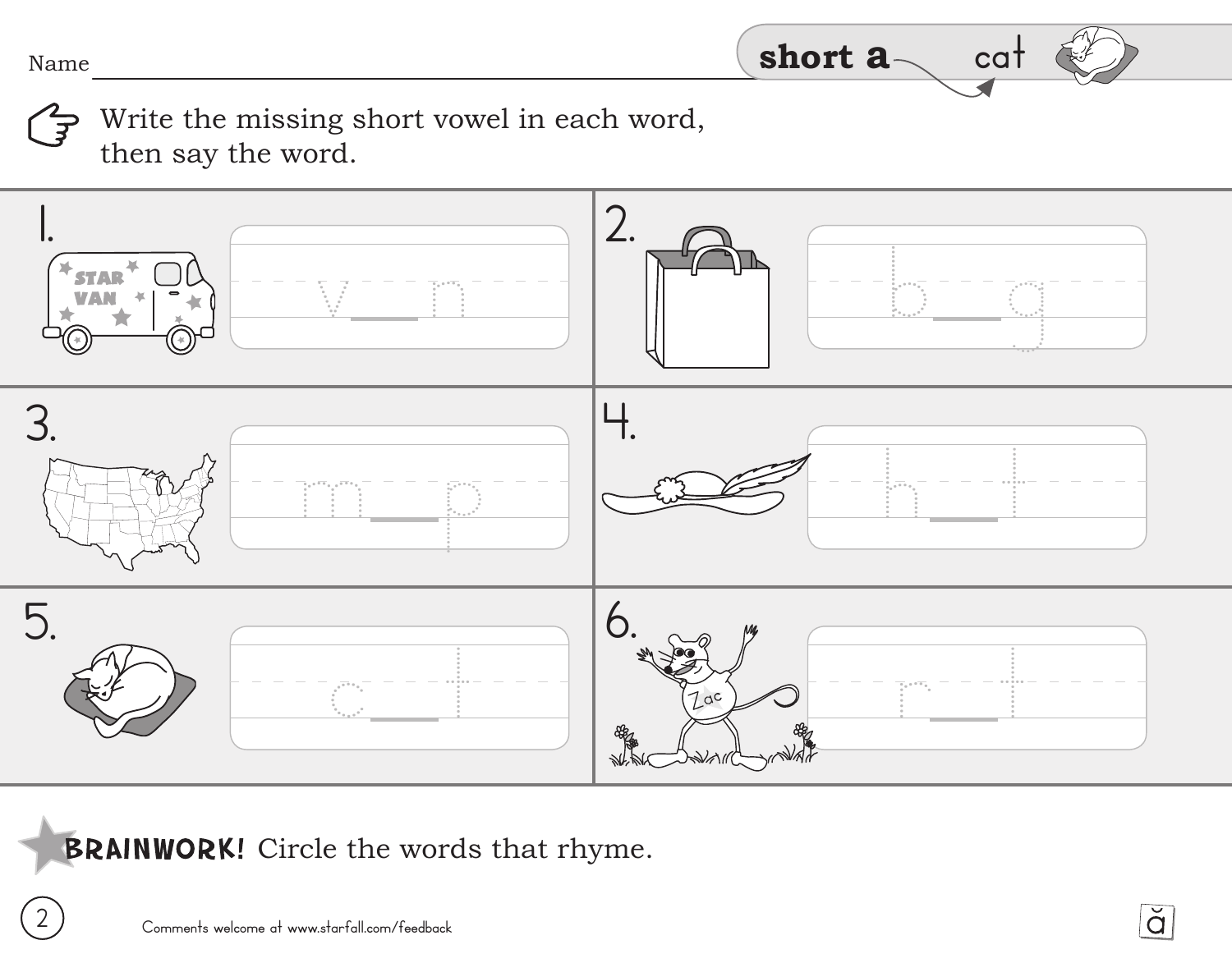Write these words in the correct shapes, then say the words. (3

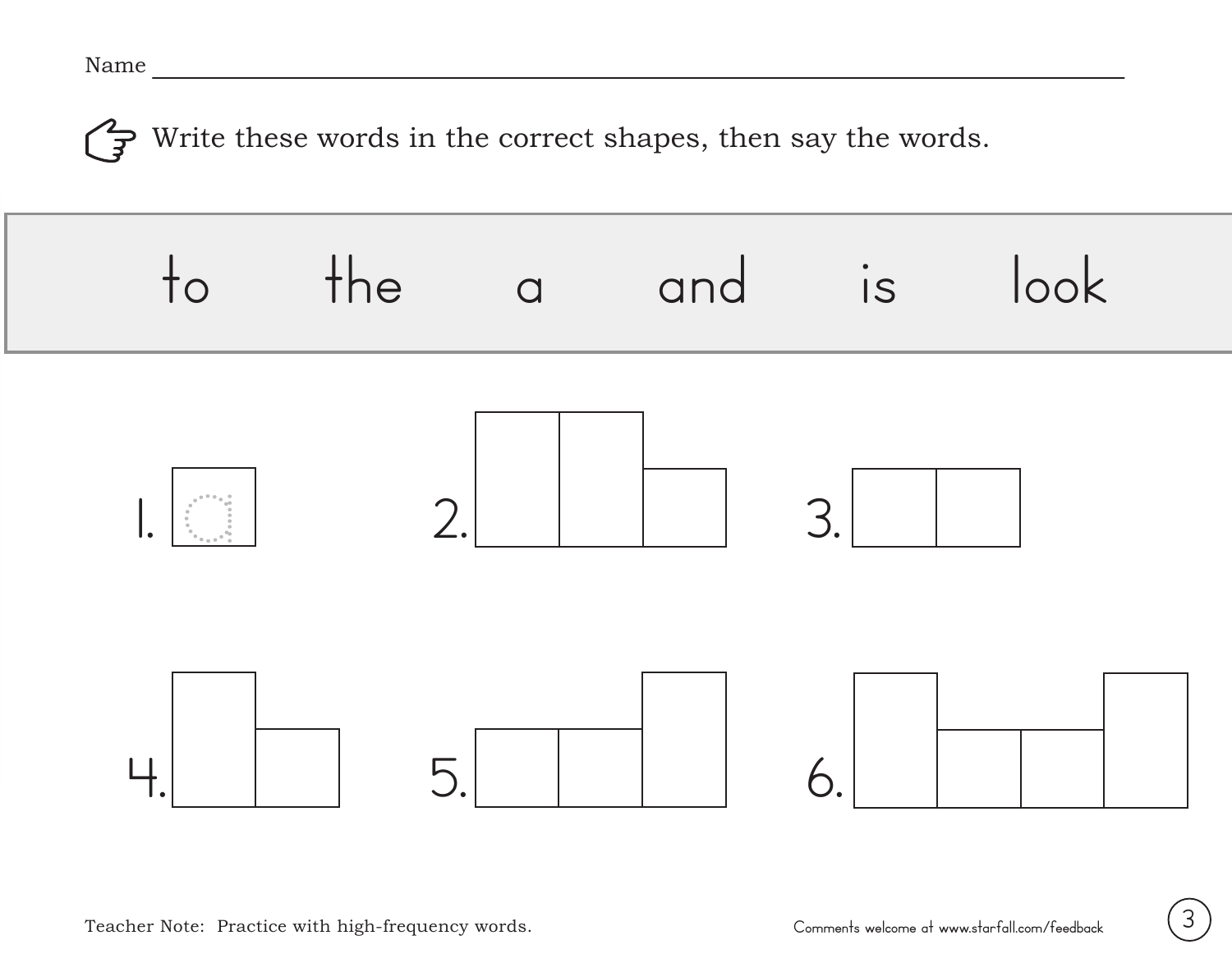Read the words in the Word Bank.  $\widetilde{F}$ 

Write the missing letter in each word, then say the word.



**4**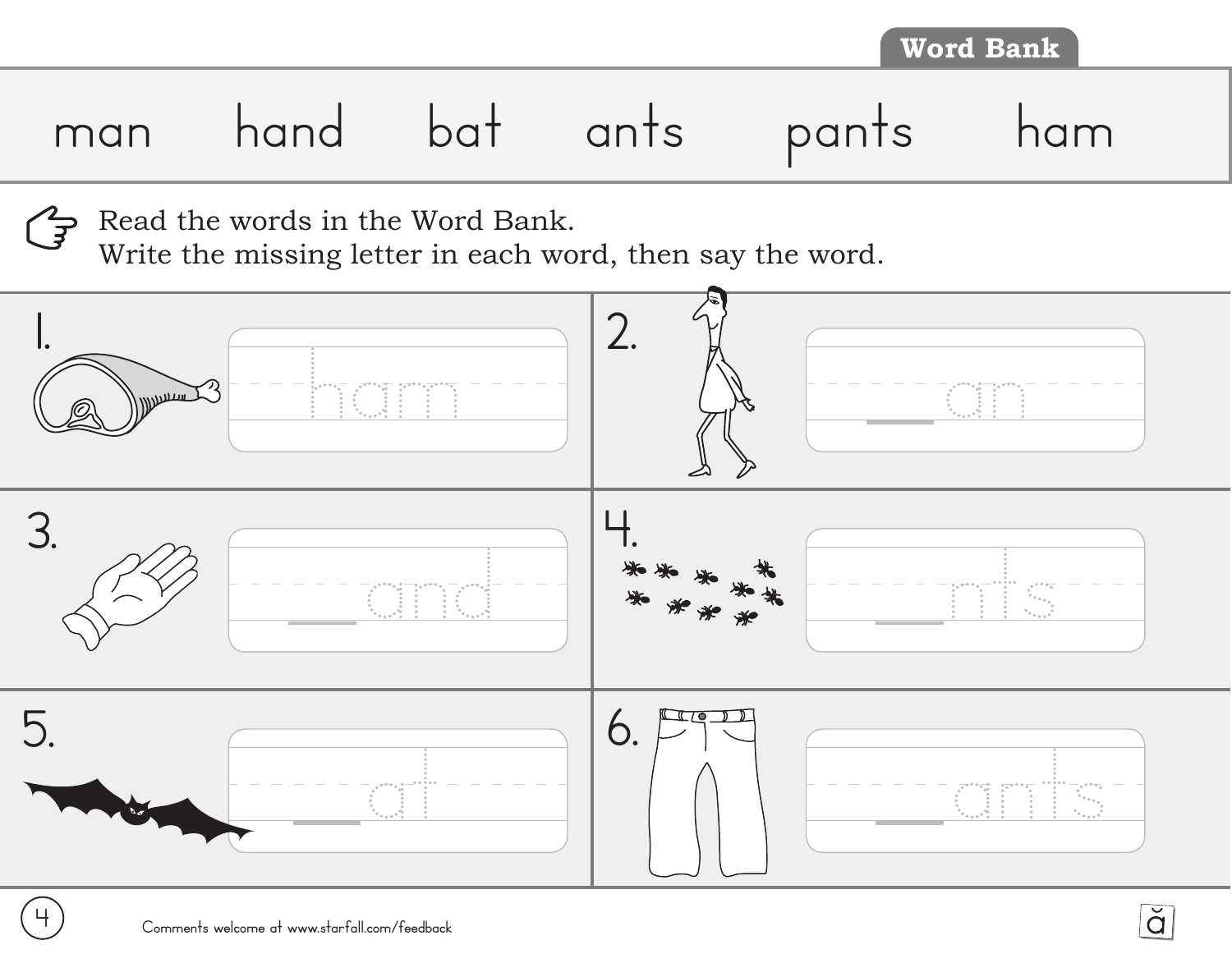Gircle the word that best completes the sentence, then write the word in the blank.



**5**